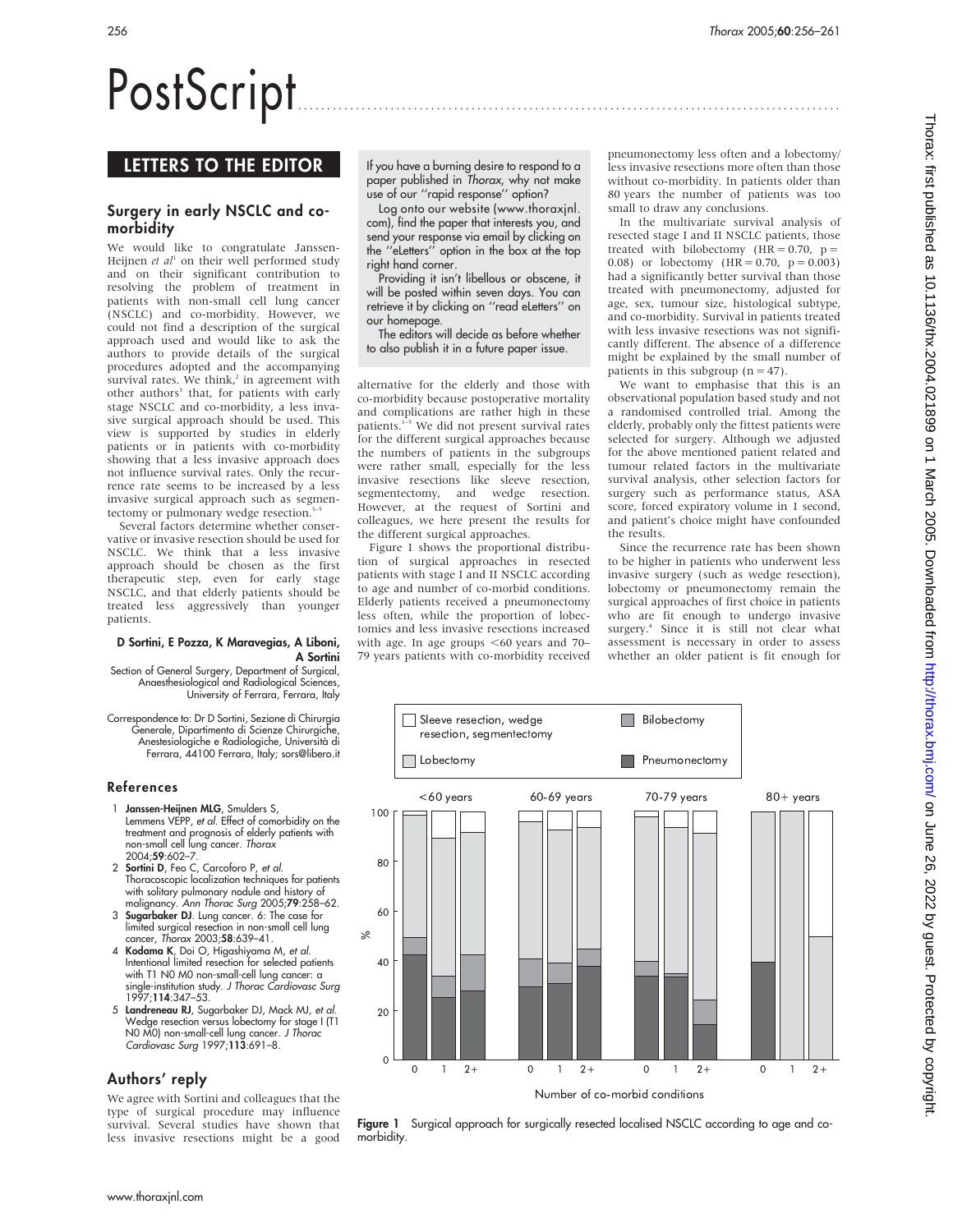invasive surgery, future studies should focus on this topic.

#### M L G Janssen-Heijnen, H J A A van Geffen, V E P P Lemmens, F W J M Smeenk, S A Smulders, J W W Coebergh Eindhoven Cancer Registry, The Netherlands

Correspondence to: Dr M L G Janssen-Heijnen, P O Box 231, 5600 AE Eindhoven, The Netherlands; research@ikz.nl

#### References

- 1 Harvey JC, Erdman C, Pisch J, et al. Surgical treatment of non-small cell lung cancer in patients older than seventy years. J Surg Oncol 1995;60:247–9.
- 2 Kodama K, Doi O, Higashiyama M, et al. Intentional limited resection for selected patients with T1 N0 M0 non-small-cell lung cancer: a single-institution study. J Thorac Cardiovasc Surg 1997;114:347–53.
- 3 Landreneau RJ, Sugarbaker DJ, Mack MJ, et al. Wedge resection versus lobectomy for stage I (T1<br>N0 M0) non-small-cell lung cancer. *J Thorac*<br>*Cardiovasc Surg* 1997;**113**:691–8, discussion 698–700.
- 4 Sugarbaker DJ. Lung cancer. 6: The case for limited surgical resection in non-small cell lung cancer, Thorax 2003;58:639–41.
- 5 Alexiou C, Beggs D, Onyeaka P, et al. Pneumonectomy for stage I (T1N0 and T2N0) nonsmall cell lung cancer has potent, adverse impact on survival. Ann Thorac Surg 2003;76:1023–8.

## Recruitment of ethnic minorities to asthma studies

The research letter by Sheikh and co-authors<sup>1</sup> addresses an important area but, regrettably, does not hit the nail on the head. Information on ethnicity of study participants is often missing in asthma studies, as the authors clearly show. However, presenting this information—for example, in the table of baseline characteristics when reporting a clinical trial—is only a first step. Much more important is the inclusion of this characteristic in the analysis of effect modification or subgroup analysis. Only then will we know whether ethnicity really matters when applying a certain intervention.

I would welcome a further report from the authors giving details about the actual incorporation of ethnicity in data analysis.

#### J C van der Wouden

Department of General Practice, Erasmus MC University Medical Center Rotterdam, P O Box 1738, 3000 DR Rotterdam, The Netherlands; j.vanderwouden@erasmusmc.nl

#### Reference

1 Sheikh A, Panesar SS, Lasserson T, et al. Recruitment of ethnic minorities to asthma studies. Thorax 2004;59:634.

## Authors' reply

We are grateful to Dr van der Wouden for raising the important point of ensuring that ethnicity data are used when analysing trial results. Of the 23/70 studies (32.8%) reporting information on ethnicity in the trial report, all confined mention of ethnicity only to baseline characteristics of included participants. Thus, none of these 23 studies factored ethnicity into the analysis of results. A possible explanation for this rather disappointing observation is that the number of subjects recruited from minority ethnic

groups tended to be small, thereby precluding any meaningful ethnic-specific subgroup analysis. Unfortunately, this is a problem not solely confined to asthma studies; for example, less than 30% of clinical trials on epilepsy which reported ethnicity used the information in the analysis.<sup>1</sup>

In designing clinical trials, pragmatic and cost considerations often force investigators to focus on the main objectives of the study, forcing considerations concerning subgroup analyses onto the back burner during trial planning. Most clinical trials therefore lack sufficient power for subgroup analyses;<sup>2</sup> however, this appears to be a problem that is particularly common in relation to subgroup analysis by ethnicity.<sup>3</sup>

Our motivation for undertaking this study was to highlight the disparity in recruitment between ethnic minorities and the majority into trials in a disease where ethnic considerations may be relevant. Asthma is one such area, but there are also others.<sup>4</sup> van der Wouden is entirely correct in asserting that improving recruitment of minority ethnic groups is only half the battle; at least equally important—if not more so—is ensuring that information on ethnicity is meaningfully and competently used when analysing data and presenting results.<sup>5</sup> Both issues should now be prioritised by the respiratory research community.

#### G Netuveli, S S Panesar

Division of Primary Care and Population Health Sciences, Imperial College, London, UK

#### T Lasserson

Cochrane Airways Group, St George's Hospital Medical School, London, UK

#### A Sheikh

Department of Primary Care Research and Development, Division of Community Health Sciences: GP Section, University of Edinburgh, UK

Correspondence to: Professor A Sheikh, Department of Primary Care Research and Development, Division of Community Health Sciences: GP Section, University of Edinburgh, UK; aziz.sheikh@ed.ac.uk

#### References

- 1 Burneo JG, Martin R. Reporting race/ethnicity in epilepsy clinical trials. Epilepsy Behav 2004;5:743–5.
- 2 Pocock SJ, Assmann SE, Enos LE, et al. Subgroup analysis, covariate adjustment and baseline comparisons in clinical trial reporting: current practice and problems. *Stat Med*<br>2002;**21**:2917–30.
- 3 Svensson CK. Representation of American blacks in clinical trials of new drugs. JAMA 1989;261:263–5.
- 4 Gifford AL, Cunningham WE, Heslin KC, et al. Participation in research and access to experimental treatments by HIV-infected patients. N Engl J Med 2002;346:1373–82.
- 5 Schwartz RS. Racial profiling in medical research. N Engl J Med 2001;344:1392–3.

## EBC pH and chronic cough

We read with interest the recent article by Niimi et al reporting low levels of exhaled breath condensate (EBC) pH in patients with chronic cough.<sup>1</sup> We and others have described low EBC pH in association with airway inflammation in allergic asthma, cystic fibrosis, and chronic obstructive pulmonary disease. $2-4$  In these studies there is a relatively close association between inflammation and low pH which is shown by the further fall in pH during exacerbations.<sup>2</sup> However, in non-asthmatic chronic cough, while there is a low grade inflammation present in some subjects, this is much less than would be required to invoke inflammation as the major cause of airway acidification.

It is unclear from the description of the assessment protocol how patients were allotted their individual diagnostic categories. A positive methacholine challenge test is not infrequently found in patients with reflux<sup>5</sup> and, even in classical asthma, reflux is a common phenomenon.<sup>6</sup> We would suggest that there has been a significant underdiagnosis of reflux disease in this cohort because of the lack of a structured history, the non-uniform application of investigations, and the failure to perform full oesophageal assessment, particularly manometry. We have shown that, when oesophageal manometry is not performed, a significant number of patients with reflux cough will be missed.7 Proton pump inhibitors at conventional doses only temporarily increase the pH of gastric reflux and do not prevent reflux per se and, unsurprisingly, only improve symptoms in a proportion of patients with reflux cough. A failure of cough to improve with proton pump inhibitors does not therefore adequately rule out reflux cough.

The simplest explanation for the low airway pH observed by Niimi et al is that a large proportion of the subjects had laryngopharyngeal reflux. This would also explain the otherwise surprising finding of a similar EBC pH across the authors' diagnostic categories.

#### A Morice

Academic Department of Medicine, Castle Hill Hospital, Cottingham, East Yorkshire HU16 5JQ, UK; a.h.morice@hull.ac.uk

#### References

- 1 Niimi A, Nguyen LT, Usmani O, et al. Reduced pH and chloride levels in exhaled breath condensate of patients with chronic cough. Thorax 2004;59:608–12.
- 2 Ojoo JC, Mulrennan S, Kastelik JA, et al. Exhaled breath condensate pH and exhaled nitric oxide in allergic asthma and in cystic fibrosis. Thorax 2005;60:22–6.
- 3 Kostikas K, Papatheodorou G, Ganas K, et al. pH in expired breath condensate of patients with inflammatory airway diseases. Am J Respir Crit Care Med 2002;165:1364–70.
- 4 Tate S, MacGregor G, Davis M, et al. Airways in cystic fibrosis are acidified: detection by exhaled
- breath condensate. Thorax 2002;57:926–9. 5 Bagnato GF, Gulli S, Giacobbe O, et al. Bronchial hyperresponsiveness in subjects with gastroesophageal reflux. *Respiration*<br>2000;**67**:507–9.
- 6 Vincent D, AM, Leport J, et al. Gastrooesophageal reflux prevalence and relationship with bronchial reactivity in asthma. Eur Respir J 1997;10:2255–9.
- 7 Kastelik JA, Redington AE, Aziz I, et al. Abnormal oesophageal motility in patients with chronic cough. Thorax 2003;58:699–702.

## Effect of oxygen on recovery from maximal exercise in COPD

I read with great interest the article by Stevenson and Calverley and related editorial.<sup>12</sup> An important and unexplained finding was the fact that instrumented patients using a mouthpiece and noseclip took significantly longer to recover from breathlessness after exercise than those who wore only a facemask (non-instrumented), irrespective of oxygen or air delivery. The mean (SE)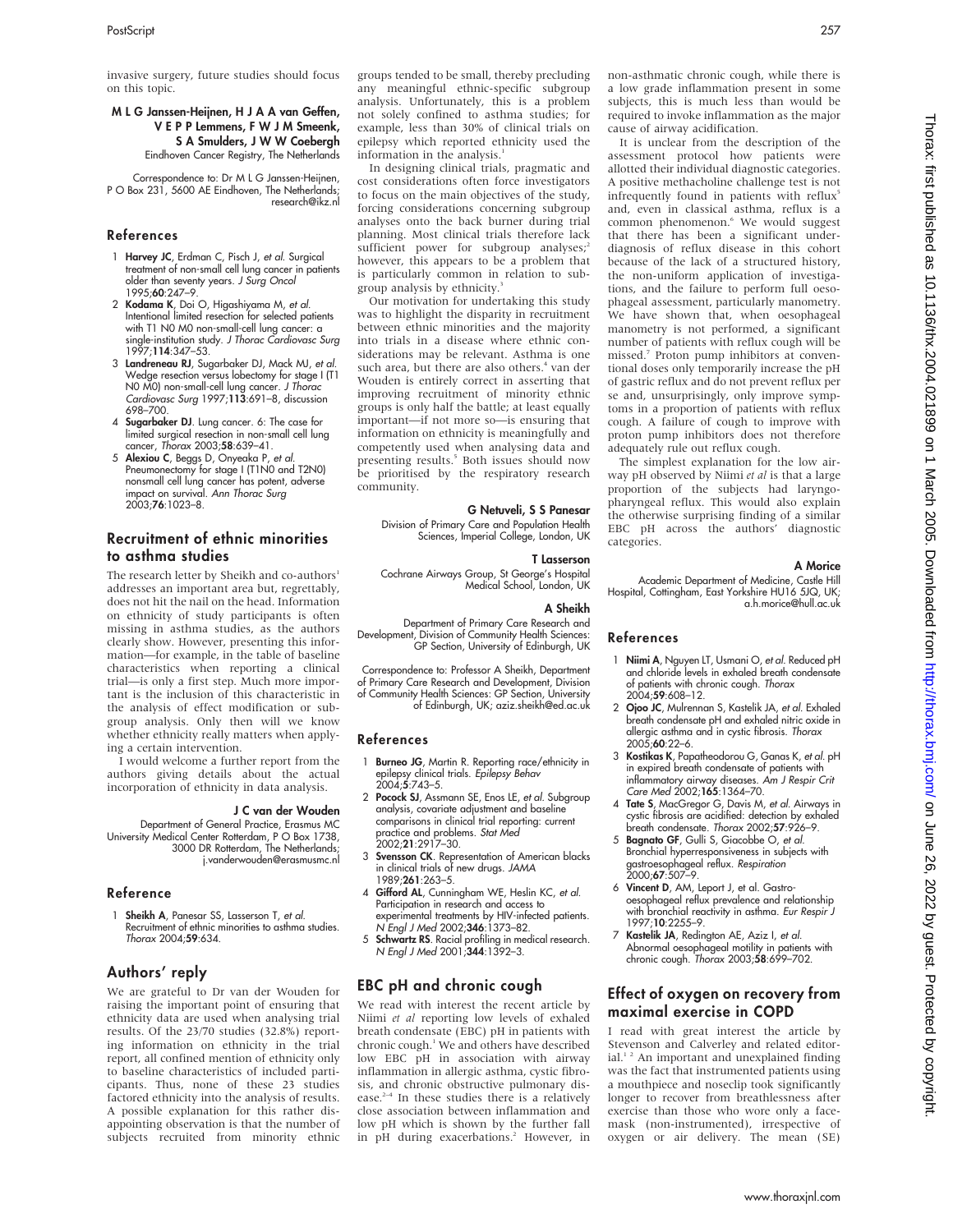difference was 3.94 (1.77) minutes in a total exercise recovery period of 11.38 (1.49) minutes for fully instrumented patients. Various theories to explain this exceptional difference have been offered both by the authors and reviewer. These have mainly centred on the theme of inhibition of ventilation from the persistence of primitive diving reflexes.<sup>3</sup> However, the precise mode of ventilation of these patients in the recovery phase via the mouth or nose needs consideration.

We have recently reported that normal subjects have both quantitative and qualitative differences in ventilation and ventilatory patterns when adopting nasal compared with oral routes for ventilation.<sup>45</sup> Minute ventilation and its components (tidal volume and breathing frequency) were reduced by a mean of 33% and followed a shift of thoracoabdominal respiration to favour ''diaphragmatic'' breathing during nasal ventilation and ''upper thoracic cage'' during mouth breathing. The clinical implications of this have been explored by using a specifically designed questionnaire to discover breathing preferences (mouth/nose) in patients with chronic respiratory diseases including COPD. The findings revealed a high prevalence of symptoms of dysfunctional ventilation and, for the first time, strongly linked them to a preference for mouth breathing.<sup>6</sup>

Evidence now suggests that proprioceptive input from a number of sources (including pulmonary and chest wall) forms the final common pathway for the perception of breathlessness.<sup>8</sup> Thus, it seems that mouth breathing per se may predispose to the perception of breathlessness by dynamically changing chest wall mechanics by a resultant increase in ventilation and subtle shift in thoracoabdominal respiration.

Fully instrumented patients in the study are, by definition, obligate mouth breathers and, for the reasons offered, this may provide the sole explanation for the findings of the persistent breathlessness. The relevance of the time honoured practice of measuring ventilation with a mouthpiece and noseclip needs to be carefully reviewed in the future.

#### A J Williams

Department of Thoracic Medicine, Royal Bournemouth Hospital, Bournemouth BH7 7DW, UK; Alan.Williams @rbch-tr.swest.nhs.uk

#### References

- 1 Stevenson NJ, Calverley PMA. Effect of oxygen on recovery from maximal exercise in patients with chronic obstructive pulmonary disease. Thorax 2004;59:668–72.
- 2 Roberts CM. Short burst oxygen therapy for the relief of breathlessness in COPD. Thorax 2004;59:638–40.
- 3 Folgering H, Olivier O. The diving response depresses ventilation in man. Bull Eur Physiopathol Respir 1985;21:143-7
- 4 Brammer PA, Compton-Price T, Williams AJ. Changes in ventilatory patterns and lung volumes during oral and nasal breathing in normal subjects. *Am J Respir Crit Care Med*<br>2001;**163**:A413.
- 5 Williams AJ, Compton-Price T. Quantitative and qualitative differences in lung function and ventilatory patterns in normal subjects adopting oral and nasal breathing. Am J Respir Crit Care Med 2003;167:A545.
- 6 Williams AJ, Speed K, Compton-Price T. Mouth breathing and ventilatory dysfunction in respiratory disease – a new perspective.<br>Am J Respir Crit Care Med 2004;**169**:A724.
- 7 Williams AJ, Speed K, Compton-Price T. Interrelationships between mouth breathing and

ventilatory dysfunction in respiratory disease. . 11.iii71.bh*rax* 2003;**58(**Suppl III):iii

8 Killian KJ, Campbell EJM. Dyspnoea. In: Roussos C, Macklem PT, eds. The thorax. Part B. 2nd ed. New York: Marcel Decker, 1985:1709–47.

## Authors' reply

We are grateful for Dr Williams' positive comments about our study which was primarily designed to evaluate the relationship between the physiological effects of supplementary oxygen in normoxaemic COPD patients and the intensity of their dyspnoea when oxygen was administered after a standardised exercise stimulus.<sup>1</sup> The difference between the instrumented and noninstrumented patients was not a primary outcome and should therefore be interpreted with some caution, at least from the statistical point of view. Nonetheless, we agree that stimulation of upper airway receptors can be an important mechanism for modifying respiratory sensation, as we suggested several years ago when we found that administering cold air during exercise reduced the intensity of exercise induced dyspnoea.2 We can confirm that breathing with a noseclip and mouthpiece modifies the pattern of regional chest wall ventilation in COPD patients compared with non-instrumented breathing when assessed by optoelectronic plethysmography. These changes at rest did not modify the pattern of chest wall movement during exercise that we recently described,<sup>3</sup> and this would argue against Dr Williams' suggestion that the breathing route is a major contributory factor to dyspnoea intensity. It is possible that the switch to mouth breathing reflects a need to reduce inspiratory resistance and is thus an adaptive response in these patients. Further work in this interesting area will be needed to resolve these important issues.

#### P M A Calverley

University Hospital Aintree, Liverpool, UK; pmacal@liverpool.ac.uk

#### References

- 1 Stevenson NJ, Calverley PM. Effect of oxygen on recovery from maximal exercise in patients with chronic obstructive pulmonary disease. Thorax 2004;59:668–72.
- 2 Spence DP, Graham DR, Ahmed J, et al. Does cold air affect exercise capacity and dyspnea in stable chronic obstructive pulmonary disease? Chest 1993;103:693–6.
- 3 Aliverti A, Stevenson N, Dellaca RL, et al. Regional chest wall volumes during exercise in chronic obstructive pulmonary disease. Thorax 2004;59:210–6.

## $\alpha_1$ -Antitrypsin genotype unaffected by age

In a recent otherwise excellent editorial in Thorax, <sup>1</sup> Dr Seersholm indicated that our previous results on the decline in forced expiratory volume in 1 second  $(FEV_1)$  based on the Copenhagen City Heart Study<sup>2</sup> are biased. We disagree, and rather believe that our study of the general population is prone to less bias than case-control or family based studies.

Dr Seersholm argues that, because we genotyped study participants after measurement of FEV<sub>1</sub> in 1976–8, 1981–4, and 1991–4, our results are biased.<sup>1</sup> Certainly, if conventional risk factors are measured after development of disease, the disease might be the cause of the risk factor rather than vice versa. However, an  $\alpha_1$ -antitrypsin MZ genotype in a newborn does not change into a ZZ genotype by age. Therefore, the Pi MZ genotype preceded  $FEV<sub>1</sub>$  outcomes in our study, even though genotypes were determined after FEV<sub>1</sub> measurements. Using identical logic, the genotype preceded outcomes in a similar manner in other previous studies.<sup>3-6</sup>

Selection bias could potentially be a reason for discrepancies between studies on Pi MZ and COPD.<sup>17</sup> In our study, where genotype distribution was in Hardy-Weinberg equilibrium, we found no evidence for selection against any  $\alpha_1$ -antitrypsin genotype.<sup>2</sup> Therefore, as also pointed out by Dr<br>Seersholm,<sup>1</sup> selection bias is more likely in case-control and family based studies than in cohort studies of the general population.

## M Dahl, B G Nordestgaard

Department of Clinical Biochemistry, Herlev University Hospital, Copenhagen, Denmark; mdahl@partners.org

#### References

- Seersholm N. Pi MZ and COPD: will we ever know? Thorax 2004;59:823–5.
- 2 Dahl M, Tybjærg-Hansen A, Lange P, et al. Change in lung function and morbidity from chronic obstructive pulmonary disease in alpha1 antitrypsin MZ heterozygotes. A longitudinal study of the general population. *Ann Intern Med*<br>2002;**136**:270–9.
- 3 Juul K, Tybjærg-Hansen A, Steffensen R, et al. Factor V leiden: The Copenhagen City Heart Study and 2 meta-analyses. Blood 2002;100:3–10.
- 4 Bojesen SE, Tybjærg-Hansen A, Nordestgaard BG. Integrin beta3Leu33Pro homozygosity and risk of cancer. *J Natl Cancer*<br>*Inst* 2003;**95**:1150–7.
- 5 Dahl M, Tybjærg-Hansen A, Schnohr P, et al. A population based study of morbidity and mortality in mannose-binding lectin deficiency. J Exp Med 2004;199:1391–9.
- 6 Wadsworth MEJ, Vinall LE, Jones AL, et al. Alpha-1-antitrypsin as a risk factor for infant and adult respiratory outcomes in a national birth cohort. Am J Respir Cell Mol Biol 2004;31:559–64.
- 7 Hersh CP, Dahl M, Ly CS, et al. Chronic obstructive pulmonary disease in alpha1- antitrypsin PI MZ heterozygotes: a meta-analysis. Thorax 2004;59:843–9.
- 8 Dahl M, Tybjærg-Hansen A, Sillesen H, et al. Blood pressure, risk of ischemic cerebrovascular and ischemic heart disease, and longevity in alpha1-antitrypsin deficiency: the Copenhagen<br>City Heart Study. *Circulation* 2003;**107**:747–52.

## Authors' reply

Drs Dahl and Nordestgaard argue against selection bias if genotyping is performed after lung function tests because a newborn with a Pi MZ genotype does not change to Pi ZZ later in life. The latter is obviously true and not the issue. The reason for possible selection bias is that some people may fail to have genotype performed due to a characteristic of the lung function tests under study, and this may affect the result of a longitudinal study.

If we assume that subjects with a Pi MZ genotype have a very fast decline in forced expiratory volume in 1 second (FEV<sub>1</sub>) with premature death, a number of them may have attended the first examinations but did not live long enough to attend the last visit with genotyping. They would not therefore be included in the analysis of  $FEV<sub>1</sub>$  decline and the result would be an underestimate of the decline in  $FEV<sub>1</sub>$  with the possible conclusion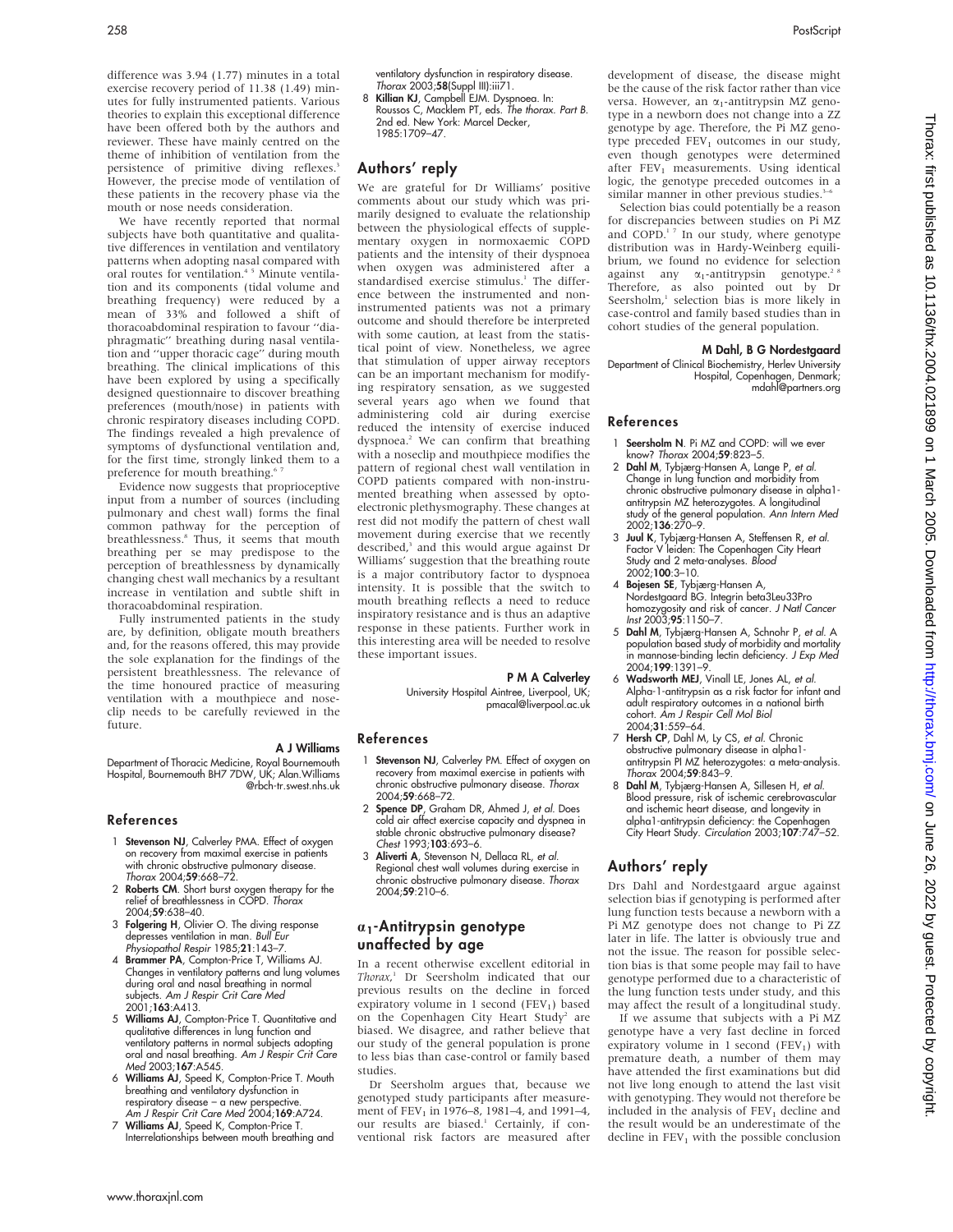that Pi MZ is not a risk factor for lung disease. This is usually called a ''survivor effect''.

The opposite may also be true. Suppose there is a reverse relationship between pulmonary function and compliance with study visits—that is, subjects with a normal  $FEV<sub>1</sub>$ , normal  $FEV<sub>1</sub>$  decline, and no lung symptoms may not attend the last visit because they feel well. This would tend to exaggerate any increased decline in FEV<sub>1</sub> and the conclusion could be that Pi MZ is an important risk factor for lung disease.

These are just two of many examples of possible biases. They show that, even if the risk factor (Pi MZ) is present from birth, it is vital to postpone the collection of tests for analysis after genotyping has been performed.

#### N Seersholm

Pulmonary Department Y, Gentofte Hospital, Niels Andersens Vej 65, DK-2900 Hellerup. Denmark; seersholm@dadlnet.dk

## Exhaled breath condensate in chronic cough

We read with interest the recent article by Niimi et al reporting low levels of exhaled breath condensate (EBC) pH in patients with chronic cough.<sup>1</sup> We and others have described low EBC pH in association with airway inflammation in allergic asthma, cystic fibrosis, and chronic obstructive pulmonary disease.2–4 In these studies there is a relatively close association between inflammation and low pH which is shown by the further fall in pH during exacerbations.<sup>2</sup> However, in nonasthmatic chronic cough, while there is a low grade inflammation present in some subjects, this is much less than would be required to invoke inflammation as the major cause of airway acidification.

It is unclear from the description of the assessment protocol how patients were allotted their individual diagnostic categories. A positive methacholine challenge test is not infrequently found in patients with reflux<sup>5</sup> and, even in classical asthma, reflux is a common phenomenon.6 We suggest that there has been a significant underdiagnosis of reflux disease in this cohort because of the lack of a structured history, the non-uniform application of investigations, and the failure to perform full oesophageal assessment, particularly manometry. We have shown that, when oesophageal manometry is not performed, a significant number of patients with reflux cough will be missed.<sup>7</sup> Proton pump inhibitors at conventional doses only temporarily increase the pH of gastric reflux and do not prevent reflux per se and, unsurprisingly, only improve symptoms in a proportion of patients with reflux cough. A failure of cough to improve with proton pump inhibitors does not therefore adequately rule out reflux cough.

The simplest explanation for the low airway pH observed by Niimi et al would be that a large proportion of the subjects had laryngopharyngeal reflux. This would also explain the otherwise surprising finding of similar EBC pH across the authors' diagnostic categories.

#### A Morice, C F Everett, S A Mulrennan

Academic Department of Medicine, Castle Hill Hospital, Cottingham, East Yorkshire HU16 5JQ, UK; a.h.morice@hull.ac.uk

## References

- 1 Niimi A, Nguyen LT, Usmani O, et al. Reduced pH and chloride levels in exhaled breath condensate of patients with chronic cough. Thorax 2004;59:608–12.
- 2 Ojoo JC, Mulrennan S, Kastelik JA, et al. Exhaled breath condensate pH and exhaled nitric oxide in allergic asthma and in cystic fibrosis. Thorax 2005;60:22–6.
- 3 Kostikas K, Papatheodorou G, Ganas K, et al. pH in expired breath condensate of patients with intlammatory airway diseases. *Am J Respir Crit*<br>*Care Med* 2002;**165**:1364–70.
- 4 Tate S, MacGregor G, Davis M, et al. Airways in cystic fibrosis are acidified: detection by exhaled<br>breath condensate. *Thorax* 2002;**57**:926–9.
- 5 Bagnato GF, Gulli S, Giacobbe O, et al. Bronchial hyperresponsiveness in subjects with gastroesophageal reflux. *Respiration*<br>2000;**67**:507–9.
- 6 Vincent DAM, Leport J, et al. Gastro-oesophageal reflux prevalence and relationship with bronchial reactivity in asthma. Eur Respir J 1997;10:2255–9.
- 7 Kastelik JA, Redington AE, Aziz I, et al. Abnormal oesophageal motility in patients with chronic cough. Thorax 2003;58:699–702.

## Authors' reply

We thank Professor Morice and his colleagues for their interest in our paper. The main issue they raise concerns the possibility that we may have missed gastro-oesophageal disorders such as reflux and dysmotility in our cohort of patients with chronic cough. In our assessment protocol we state that we used oesophageal pH measurements in most patients (32 of 50), together with a trial of proton pump inhibitors. We are pleased to read from Professor Morice that proton pump inhibitors ''only improve symptoms in a proportion of patients with reflux cough'', when they reported previously a very excellent 82% therapeutic response in this group treated with ''proton pump inhibitors, alginates and conventional advice regarding diet and posture".<sup>1</sup> We agree entirely that proton pump inhibitors are not very efficacious in reflux cough. We have not performed oesophageal manometry and are aware of Professor Morice's interesting observations. They also report that patients with abnormal oesophageal manometry respond to proton pump inhibition, and therefore we would have picked up such patients with a trial of proton pump inhibitor treatment. However, the direct link between oesophageal dysmotility and chronic cough still remains to be established.

We do not believe we have missed reflux as an associated cause of the cough and therefore do not agree with the explanation that the reduced exhaled breath condensate pH is a reflection of laryngopharyngeal reflux throughout the diagnostic categories. Rather, this is likely to be related to the chronic inflammatory and remodelling process that is present in the submucosa of chronic cough patients, associated with both asthma and non-asthmatic causes.<sup>2-4</sup> We must emphasise that we are assuming that exhaled breath condensate is a reflection of the epithelial surface liquid, which needs to be confirmed.

#### K F Chung, A Niimi

Department of Thoracic Medicine, National Heart and Lung Institute, Imperial College, Dovehouse Street, London SW3 6LY, UK; f.chung@imperial.ac.uk

#### References

- 1 Kastelik JA, Redington AE, Aziz I, et al. Abnormal oesophageal motility in patients with chronic cough. Thorax 2003;58:699–702.
- 2 Niimi A, Matsumoto H, Minakuchi M, et al. Airway remodelling in cough-variant asthma. Lancet 2000;356:564–5.
- 3 Boulet LP, Milot J, Boutet M, et al. Airway inflammation in non-asthmatic subjects with chronic cough. Am J Respir Crit Care Med 1994;149:482–9.
- 4 Niimi A, Cosio B, Oates T, et al. Airway inflammation and remodelling in non-asthmatic patients with chronic cough: comparison with asthmatics. Am J Respir Crit Care Med 2003;167:A353.

## Bilateral non-traumatic second rib fracture after bilateral first rib resection for TOS

Thoracic outlet syndrome (TOS), which is caused by osseous and soft tissue abnormalities and presents as tingling, paraesthesia, and weakness of the extremity, is a controversial subject. Surgical treatment for TOS is seen as the last resort and involves resection of the first rib and scalenotomy and leads to an overall improvement of 70% over a period of 5 years.<sup>1</sup> The most common postoperative complications are pneumothorax, injury to the subclavian artery and vein, or brachial plexus and long thoracic nerve.<sup>2</sup> Second rib fracture as a complication after surgery for TOS has not previously been described.

A 54 year old woman had been symptomatic with bilateral constant numbness, tingling, paraesthesia, and weakness exacerbated by sports and exercises for well over 10 years. Numerous attempts at conservative treatment had failed. She also had bilateral omarthrosis which had been treated by previous acromioclavicular joint resection and subacromial decompression. Nevertheless, the symptoms persisted and increased in both ulnar innervated segments of the arm. The hyperabduction test (Wright) was positive on both sides. In conjunction with her other symptoms, a diagnosis of bilateral neurovascular TOS was established and the patient underwent transaxillary first rib resection on the right side. Any injury to the second rib during surgery could be ruled out. Her recovery was uneventful and both pain and numbness were greatly improved.

Two months later transaxillary first rib resection was performed on the left side. Again the symptoms improved. Three weeks after this operation the patient felt a sudden crack and tenderness in her left shoulder girdle with no previous minor or major trauma. Radiographs showed an anterolateral left second rib fracture. Two months later the patient developed sudden tenderness in her right shoulder, again with no previous trauma, and a posterolateral second rib fracture was diagnosed by radiography. An osteodensitometric study showed only a slightly deficient calcium intake of estimated 1150 mg instead of 1500 mg per day. T-scores were within the normal range and no diagnosis of osteoporosis could be established. A technetium-99m bone scan and a SPECT showed increased pathological activity in both second ribs consistent with the fractures, but no other abnormalities (fig 1). The patient was treated conservatively and recovered very well; she has had no further problems.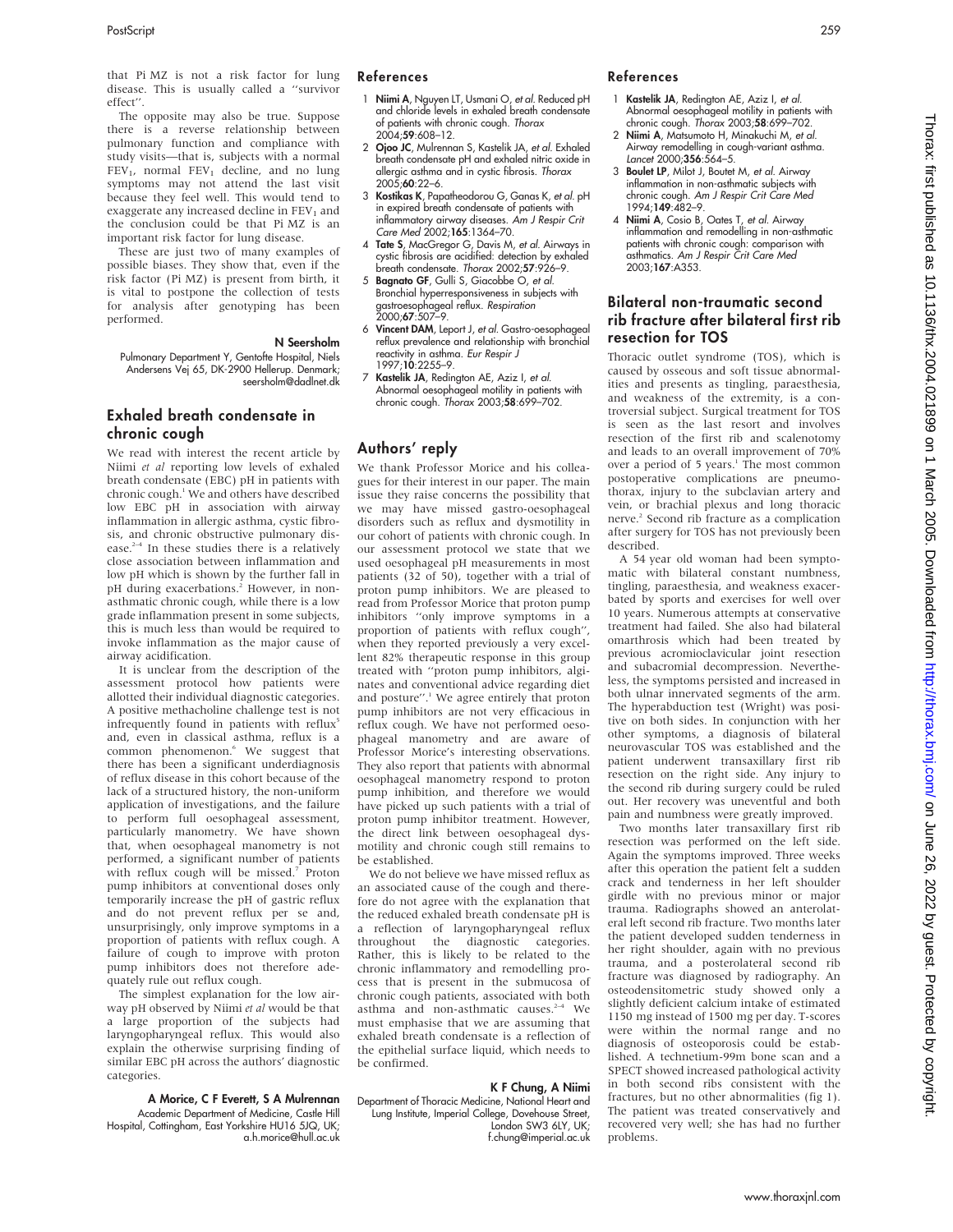

Figure 1 Technetium-99m bone scan of patient.

Fractures of the first rib are very rare and bilateral fractures are even more uncommon.<sup>3–9</sup> Bilateral fracture of the second rib has not been described previously. After first rib resection the second rib becomes the most cranial rib and thus takes the place of the former first rib. Second rib fracture after first rib resection can therefore be compared with first rib fractures in patients who have not undergone first rib resection. Several theories on the aetiology of first rib fractures exist.<sup>6</sup> Traumatic fractures usually involve not only the first rib but also the clavicle or scapula. Considerable force is required to fracture the first rib since it is protected very well by soft tissue and the clavicle and scapula. Nontraumatic fractures occur without adequate trauma and are regarded as stress fractures and usually can be found in the weakest portion of the rib.<sup>3–8</sup> Fractures present with upper chest pain and tenderness.<sup>3</sup> Some authors have doubted the existence of this type of fracture and classify it as a congenital anomaly. $<sup>1</sup>$ </sup>

Most authors explain the stress fracture by the anatomy of the first rib.<sup>3–8</sup> The rib is broad and flat and weakened by the groove where the subclavian artery crosses it. The scalene muscles produce a bending force in the rib causing it to fracture. This theory has been questioned since it would mean that all fractures would occur at the same location.<sup>3</sup> After first rib resection for TOS the second rib takes the place of the first rib and faces the same stress as the former first rib. The second rib is thinner and not as wide as the first rib, leaving it even more vulnerable to stress. This can explain the relatively short time between first rib resection and fracture of the second rib on the left side in our patient. This left the rib with insufficient time to adapt to the increased force after first rib resection. The clavicle may exert pressure on the second rib, particularly when carrying heavy loads. Our patient denied vigorous exercise before the fracture. The fracture of the right second rib may be explained by increased stress due to impaired movement of the left shoulder. Furthermore, scar remodelling around the rib may have impaired motion leaving the rib prone to fracture. The two fractures occurred in different parts of the rib. We conclude that there is no point of least resistance in the second rib. Also, no muscle insertion on the rib is responsible for the fracture. A pathological fracture resulting from bone metastases was ruled out and there was no osteoporosis which would have made the bones more prone to trauma. We classify the fractures as spontaneous non-traumatic fractures in an otherwise healthy patient.

Spontaneous non-traumatic fractures of the first and second ribs remain a controversial topic. The fractures presented with pain and tenderness. Upper chest pain is the only symptom in such patients, and a second rib fracture should be considered in patients who develop chest pain after first rib resection.

#### M G Jakubietz, R G Jakubietz, J G Gruenert Kantonsspital St Gallen, Handchirurgie, St Gallen, Switzerland

#### M Langer

Universitätsklinikum Münster, Unfall-, Handchirurgie, Münster, Germany

Correspondence to: Dr M G Jakubietz, Kantonsspital St Gallen, Handchirurgie, St Gallen, Switzerland 9007; Michael.jakubietz@kssg.ch

#### References

- 1 Atasoy E. Thoracic outlet compression syndrome. Orthop Clin North Am 1996;27:265–303.
- 2 Leffert RD. Complications of surgery for thoracic outlet syndrome. Hand Clin 2004;20:91-8.
- 3 Tsukada A, Uchiyama S, Toriumi H, et al. Nontraumatic bilateral first rib fractures. Acta Orthop Belg 1998;64:406-8.
- 4 Leung H, Stirling A. Stress fracture of the first rib without associated injuries. Injury 1991;22:483–4.
- 5 Dwivedi S, Varma A. Bilateral fracture of the first ribs. J Trauma 1983:538–9.
- 6 Lorentzen J, Movin M. Fracture of the first rib. Acta Orthop Scand 1976;47:632–4.
- Frangakis E. Fractures of the first rib. Acta Orthop Scand 1967;38:193–8.
- 8 Breslin FJ. Fracture of the first rib unassociated with fractures of other ribs. Am J Surg 1937;38:384–9.
- 9 Jenkins S. Spontaneous fractures of both first ribs. J Bone Joint Surg 1952;34:9–13.
- 10 **Bowie ER**, Jacobsen HG. Anomalous development of the first rib simulating isolated fracture. Am J Roentgenol 1945;53:384–9.

# BOOK REVIEW

## Chronic Obstructive Pulmonary Disease: Second Edition

P M A Calverley, W MacNee, N B Pride, P M Rennard, Editors. London: Arnold, 2003, £110.00. ISBN 0 340 807180

If I want to find the latest research papers quickly, the internet is the place to go. For advice on management there is no shortage of reputable guidelines. So what use is the old style textbook? The editors of the second edition of Chronic Obstructive Pulmonary Disease touch on this question as they introduce their own book and suggest that what they offer is time and depth. A textbook allows consideration of all aspects of a disease—not just the latest trials in COPD but the development and pathophysiology of the condition—and time to address the full background to active research topics even if the very latest advances cannot be incorporated. Contributors to a textbook have the opportunity to present a detailed exposition of a topic in a way that few readers could manage themselves via a trawl of the internet.

So has this opportunity been taken in Chronic Obstructive Pulmonary Disease? Overall, I think it has. No textbook is meant to be read from cover to cover and I haven't tried, but I did start at the beginning and, if thoughtful consideration is the hallmark of a textbook, then the opening chapter on definitions certainly sets the correct tone. Anyone who weaves Alice in Wonderland and Karl Popper into the first few pages of a medical book is doing rather more than going through the motions. This is a nice start, but perhaps the real test of any textbook is how well it explains the topics on which the reader is ignorant. I found myself worryingly spoilt for choice but decided to start with the chapters on ''Oxidative Stress'' and ''Airway Repair'', both of which are written by members of the editorial team. The styles are different but I learned from both. The chapter on ''Oxidative Stress'' is certainly detailed but worth the effort, and the briefer chapter on ''Airway Repair'' provided an extremely useful summary for an uninitiated person like myself. Several other chapters also brought rewards, not least those on ''Lung Mechanics'' and ''Exercise'' and the well written summary of ''Pulmonary Rehabilitation''. The smaller number of chapters whose subject matter I like to think I know well inevitably seemed a little less informative, but there are none anywhere near poor enough to be highlighted here. There is far more to applaud than to be disappointed with.